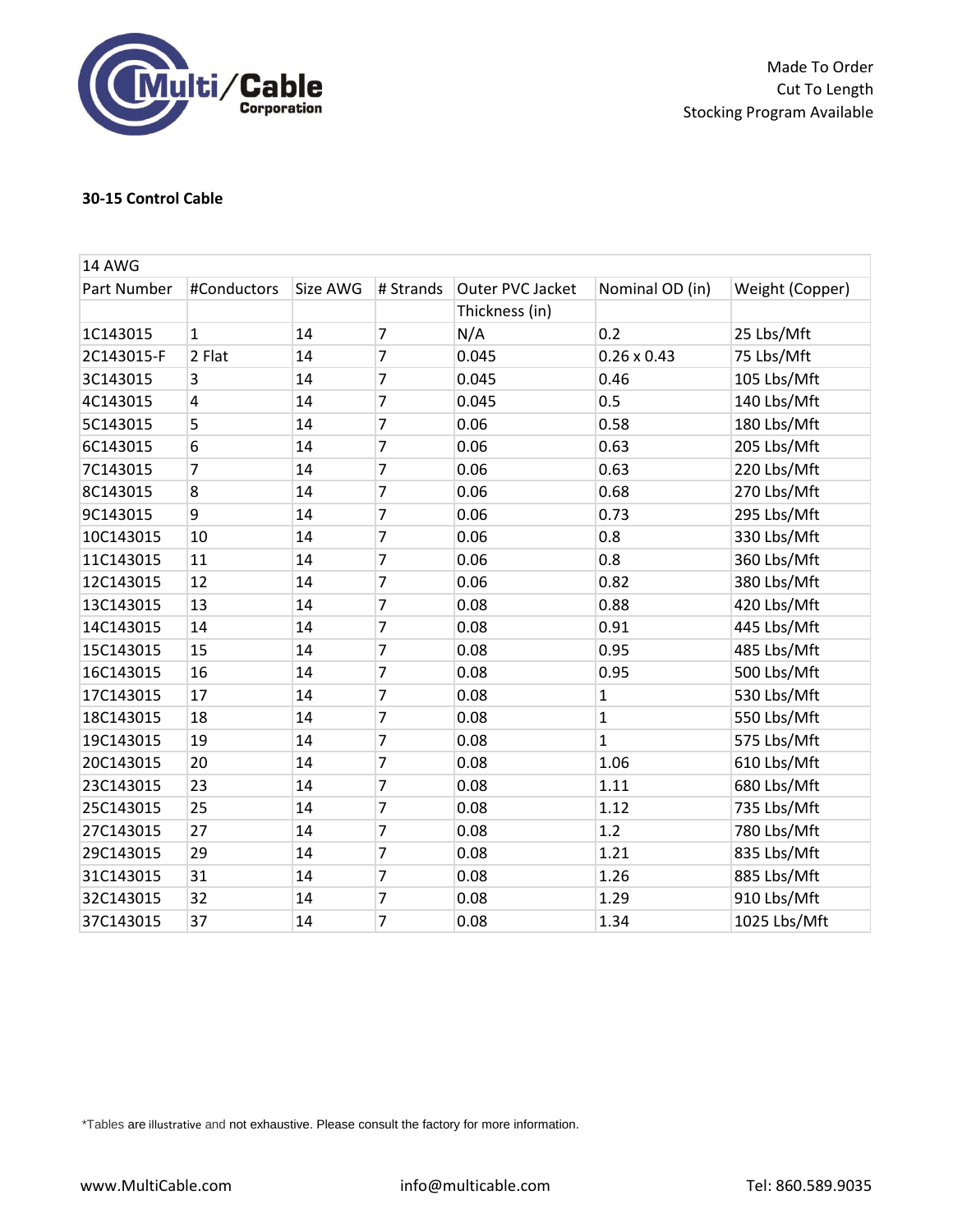

Made To Order Cut To Length Stocking Program Available

| 12 AWG      |                         |          |                |                  |                    |                 |  |
|-------------|-------------------------|----------|----------------|------------------|--------------------|-----------------|--|
| Part Number | #Conductors             | Size AWG | # Strands      | Outer PVC Jacket | Nominal OD (in)    | Weight (Copper) |  |
|             |                         |          |                | Thickness (in)   |                    |                 |  |
| 1C123015    | $\mathbf{1}$            | 12       | $\overline{7}$ | N/A              | 0.22               | 35 Lbs/Mft      |  |
| 2C123015-F  | 2 Flat                  | 12       | $\overline{7}$ | 0.045            | $0.28 \times 0.47$ | 95 Lbs/Mft      |  |
| 3C123015    | 3                       | 12       | 7              | 0.045            | 0.5                | 145 Lbs/Mft     |  |
| 4C123015    | $\overline{\mathbf{4}}$ | 12       | $\overline{7}$ | 0.06             | 0.58               | 190 Lbs/Mft     |  |
| 5C123015    | 5                       | 12       | 7              | 0.06             | 0.63               | 240 Lbs/Mft     |  |
| 6C123015    | 6                       | 12       | $\overline{7}$ | 0.06             | 0.69               | 275 Lbs/Mft     |  |
| 7C123015    | 7                       | 12       | $\overline{7}$ | 0.06             | 0.69               | 290 Lbs/Mft     |  |
| 8C123015    | 8                       | 12       | 7              | 0.06             | 0.75               | 340 Lbs/Mft     |  |
| 9C123015    | 9                       | 12       | $\overline{7}$ | 0.06             | 0.8                | 390 Lbs/Mft     |  |
| 10C123015   | 10                      | 12       | $\overline{7}$ | 0.08             | 0.92               | 470 Lbs/Mft     |  |
| 11C123015   | 11                      | 12       | 7              | 0.08             | 0.92               | 485 Lbs/Mft     |  |
| 12C123015   | 12                      | 12       | $\overline{7}$ | 0.08             | 0.95               | 515 Lbs/Mft     |  |
| 13C123015   | 13                      | 12       | $\overline{7}$ | 0.08             | 0.96               | 550 Lbs/Mft     |  |
| 14C123015   | 14                      | 12       | $\overline{7}$ | 0.08             | $\mathbf{1}$       | 580 Lbs/Mft     |  |
| 15C123015   | 15                      | 12       | $\overline{7}$ | 0.08             | 1.05               | 645 Lbs/Mft     |  |
| 16C123015   | 16                      | 12       | $\overline{7}$ | 0.08             | 1.05               | 660 Lbs/Mft     |  |
| 17C123015   | 17                      | 12       | $\overline{7}$ | 0.08             | 1.1                | 715 Lbs/Mft     |  |
| 18C123015   | 18                      | 12       | $\overline{7}$ | 0.08             | 1.1                | 730 Lbs/Mft     |  |
| 19C123015   | 19                      | 12       | $\overline{7}$ | 0.08             | 1.1                | 745 Lbs/Mft     |  |
| 20C123015   | 20                      | 12       | 7              | 0.08             | 1.16               | 810 Lbs/Mft     |  |
| 23C123015   | 23                      | 12       | $\overline{7}$ | 0.08             | 1.22               | 915 Lbs/Mft     |  |
| 25C123015   | 25                      | 12       | $\overline{7}$ | 0.08             | 1.29               | 1025 Lbs/Mft    |  |
| 27C123015   | 27                      | 12       | $\overline{7}$ | 0.08             | 1.32               | 1085 Lbs/Mft    |  |
| 29C123015   | 29                      | 12       | 7              | 0.08             | 1.34               | 1150 Lbs/Mft    |  |
| 31C123015   | 31                      | 12       | $\overline{7}$ | 0.08             | 1.39               | 1225 Lbs/Mft    |  |
| 32C123015   | 32                      | 12       | $\overline{7}$ | 0.08             | 1.42               | 1275 Lbs/Mft    |  |
| 37C123015   | 37                      | 12       | $\overline{7}$ | 0.08             | 1.48               | 1415 Lbs/Mft    |  |

\*Tables are illustrative and not exhaustive. Please consult the factory for more information.